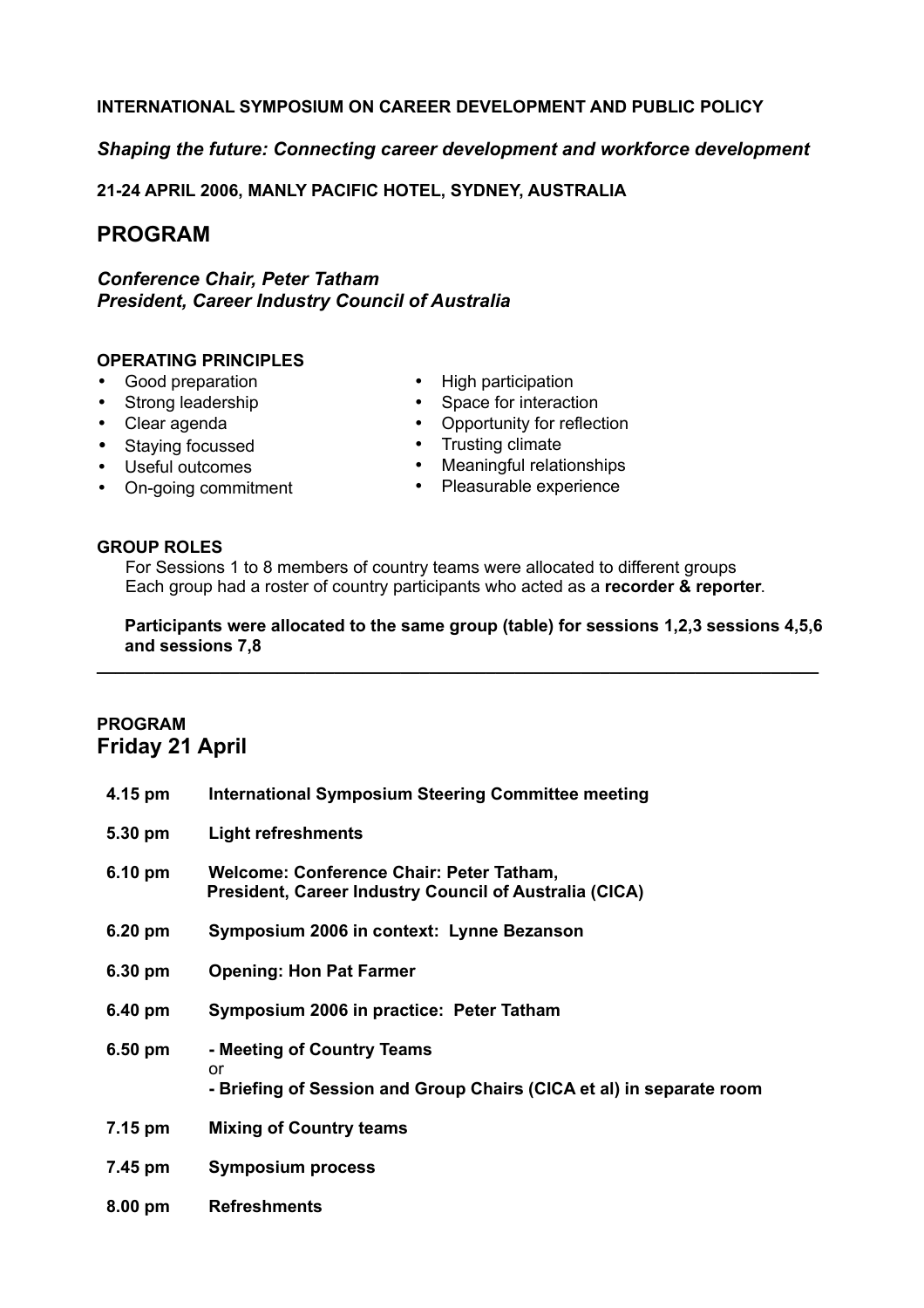## **SATURDAY 22 April**

*7.00 am Breakfast in Gilberts – level 2* **8.30 am Introduction, housekeeping 8.40 am Indigenous Welcome 9.00 am Session 1 Chair: Peter Tatham Future directions in human capital Helen Silver, Department of Premier and Cabinet, Victoria 9.40 am Group work Chair: Lynne Bezanson Questions to address in groups Responses and comments 10.10 am Roles and responsibilities** *10.20 am Morning break* **10.40 am Session 2 Chair: Lynne Bezanson Theme A: Connecting career development to workforce development Peter Tatham Dr Mary McMahon Dr Wendy Hirsh Prof Sue Richardson 11.50 pm Questions to address in groups Rapporteurs** *1.00 pm Lunch* **1.40 pm Session 3 Chair: Raimo Vuorinen Theme B: Career development for young people (workforce preparation) Input: Richard Sweet Group work Rapporteurs** *3.10 pm Afternoon break* **3.30 pm Session 4 Chair: Lester Oakes, IAEVG Theme C: Career development for adults at work (workforce adaptability) Input: Dr Wendy Hirsh interviewed by Lester Oakes Group work Rapporteurs** *5.15 pm Close 6.30 pm Assemble to walk to pier* **7.00 pm Board Boat for Sydney Harbour Dinner Cruise 9.30 pm Disembark boat - Manly coffee shops / walk to hotel**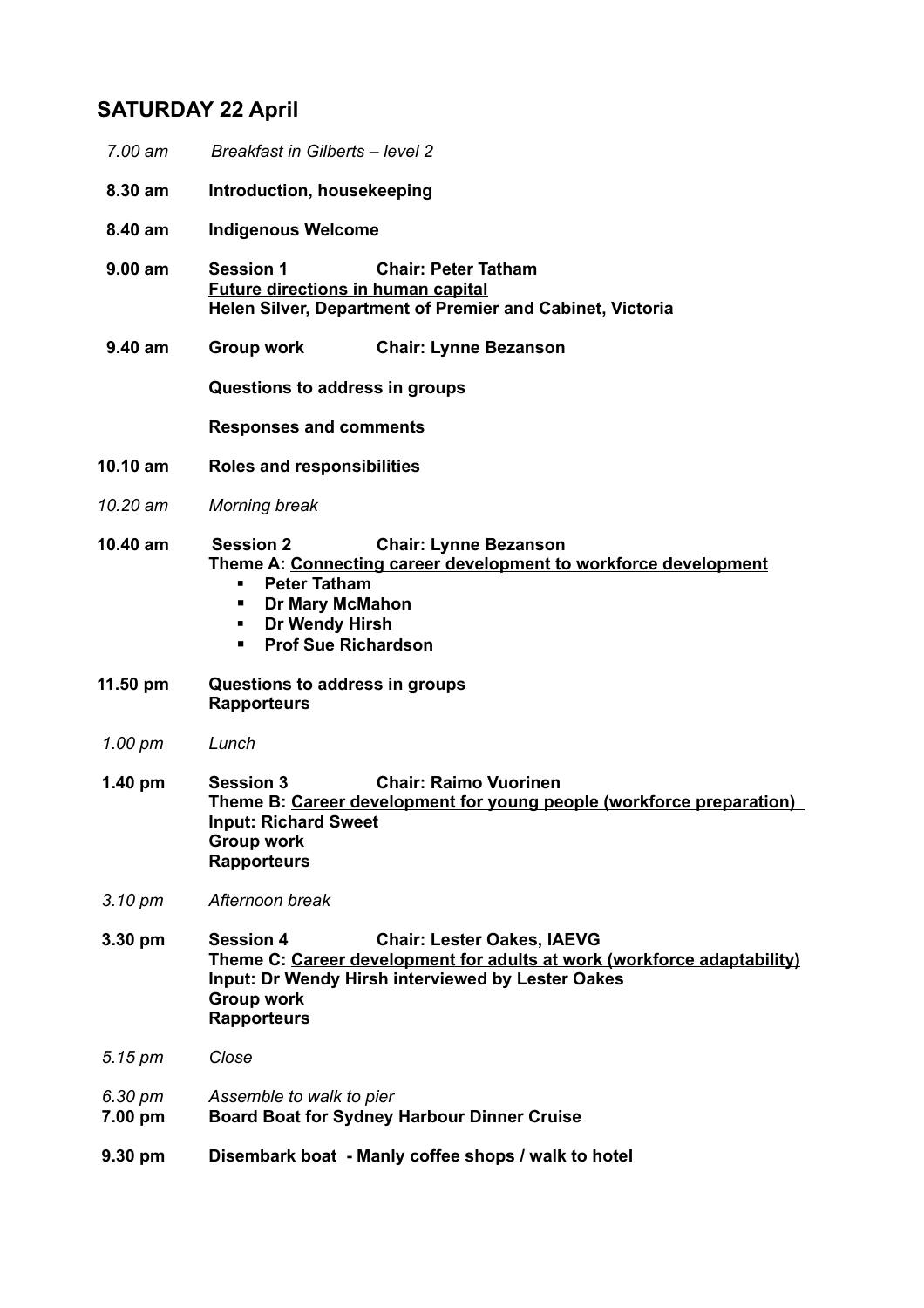## **Sunday 23 April**

| 7.30 am | Breakfast in Gilberts - level 2 |
|---------|---------------------------------|

- **8.40 am Follow up and Review of Saturday (Peter Tatham)**
- **9.00 am Session 5 Chair: Richard Sweet International diversity Miho Taguma - OECD Helmut Zelloth - ETF Magriet Malan - South Africa**
- **10.10 am Open forum**
- 10.30 am Morning tea
- **11.00 am Session 6 Chair: Dr Mary McMahon Theme D: Career development for adults re-entering the workforce (workforce reintegration) Input: Dr Mary McMahon Group work Rapporteurs**
- *12.30 pm Lunch*
- **1.30 pm Session 7 Chair: Judith Leeson Theme E: Career development and older workers Input: Judith Leeson Group work Rapporteurs**
- 3.00 pm Afternoon break
- **3.30 pm Session 8 Chair: Dr John McCarthy Theme F: Career development: the evidence base and professional infrastructure Input: Deirdre Hughes and Dr Kris Magnussen**

### **4.15 pm Interest Groups - Coordination and leadership - Evidence base - Training**

- **- Cultural sensitivity and ethics within the context of globalisation**
- *5.15 pm Close*
- **6.45 pm Pre dinner drinks**
- **7.15 pm Formal dinner**
- *11.00 pm Close*